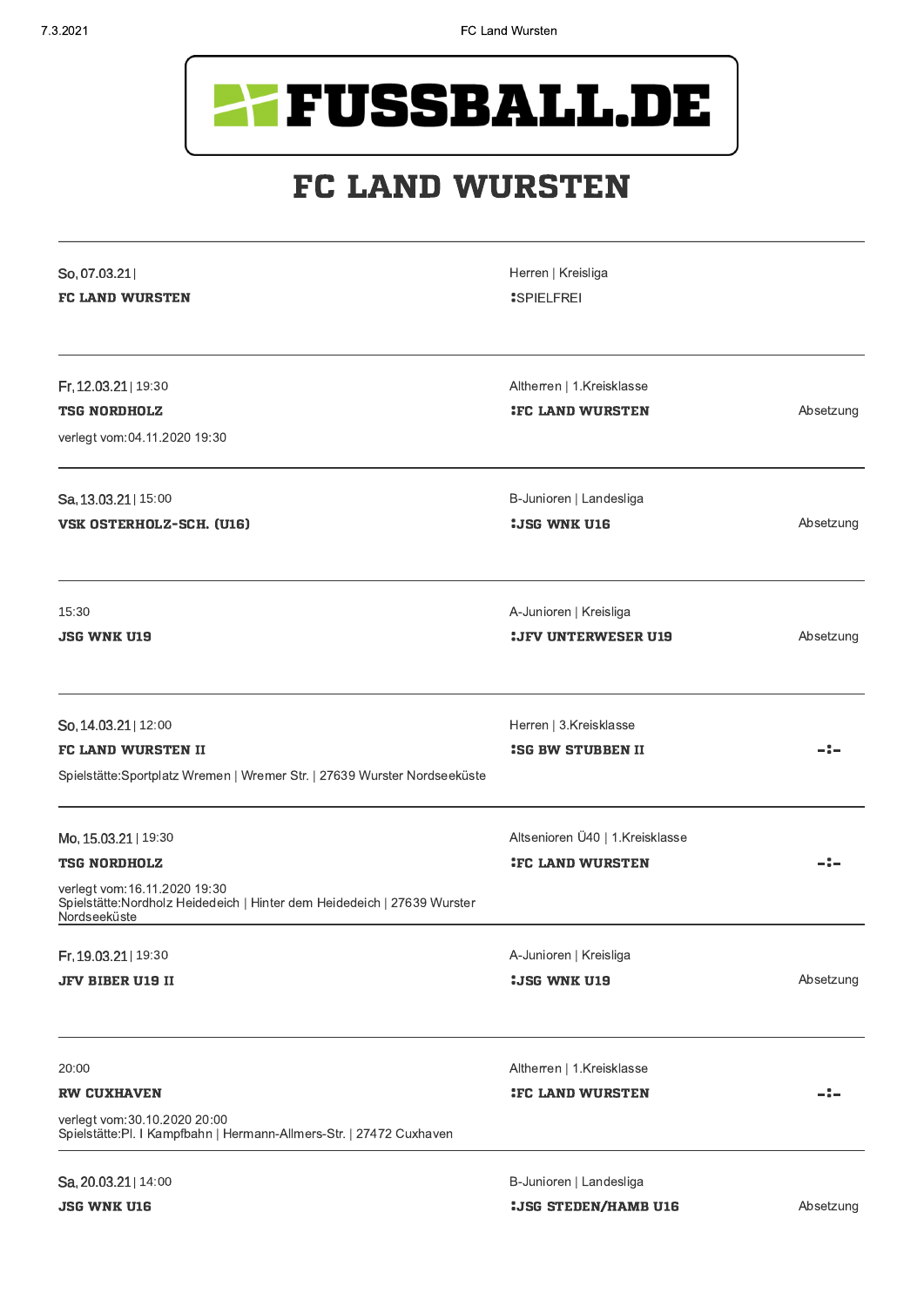| 7.3.2021                                                                                                                                                       | FC Land Wursten                                                 |     |
|----------------------------------------------------------------------------------------------------------------------------------------------------------------|-----------------------------------------------------------------|-----|
| So, 21.03.21   12:00<br><b>RW CUXHAVEN</b><br>Spielstätte: Brockeswalde Platz 2   Am Lagerfeld   27476 Cuxhaven                                                | Frauen   1.Kreisklasse<br><b>IFC LAND WURSTEN</b>               |     |
| 13:00<br><b>SG FRELSD./APP./WOLL. III</b><br>Spielstätte: Sportplatz Frelsdorf   Bahnhof   27616 Frelsdorf                                                     | Herren   3.Kreisklasse<br><b>IFC LAND WURSTEN II</b>            |     |
| Mi, 24.03.21   19:30<br><b>FC LAND WURSTEN</b><br>verlegt vom:04.11.2020 19:30<br>Spielstätte: Sportplatz Mulsum   Achtern Büttel   27639 Wurster Nordseeküste | Altsenioren Ü50   1.Kreisklasse<br><b>:SG WINGST/OBERNDORF</b>  |     |
| Fr, 26.03.21   19:30<br><b>FC LAND WURSTEN</b><br>Spielstätte: Sportplatz Dorum   Valger Landstr.   27639 Wurster Nordseeküste                                 | Altherren   1.Kreisklasse<br><b>:TSG NORDHOLZ</b>               |     |
| So, 28.03.21   12:00<br><b>FC LAND WURSTEN II</b><br>Spielstätte: Sportplatz Wremen   Wremer Str.   27639 Wurster Nordseeküste                                 | Herren   3.Kreisklasse<br><b>IFC LUNE III</b>                   |     |
| Mo, 29.03.21   19:30<br><b>FC LAND WURSTEN</b><br>verlegt vom:09.11.2020 19:30<br>Spielstätte: Sportplatz Wremen   Wremer Str.   27639 Wurster Nordseeküste    | Altsenioren Ü40   1.Kreisklasse<br><b>:SG SAHLENBURG/DUHNEN</b> | -:- |
| Mi, 31.03.21   19:30<br><b>TSV GEVERSDORF</b><br>verlegt vom:11.11.2020 19:30<br>Spielstätte: Sportplatz Geversdorf   Ostehallenstr.   21784 Geversdorf        | Altsenioren Ü50   1.Kreisklasse<br><b>:FC LAND WURSTEN</b>      |     |
| So, 11.04.21   12:30<br><b>FC GEESTLAND IV</b><br>Spielstätte: Sportplatz Elmlohe   Im Wiebusch   27624 Geestland                                              | Herren   3.Kreisklasse<br><b>:</b> FC LAND WURSTEN II           |     |
| 14:00<br><b>FC LAND WURSTEN</b><br>Spielstätte: Sportplatz Mulsum   Achtern Büttel   27639 Wurster Nordseeküste                                                | Frauen   1.Kreisklasse<br><b>:GRODENER SV</b>                   |     |
| Mo, 12.04.21<br><b>FC LAND WURSTEN</b>                                                                                                                         | Altsenioren Ü40   1.Kreisklasse<br><b>SPIELFREI</b>             |     |
| Mi, 14.04.21   19:30<br><b>FC LAND WURSTEN</b>                                                                                                                 | Altsenioren Ü50   1.Kreisklasse<br><b>:FC GEESTLAND</b>         |     |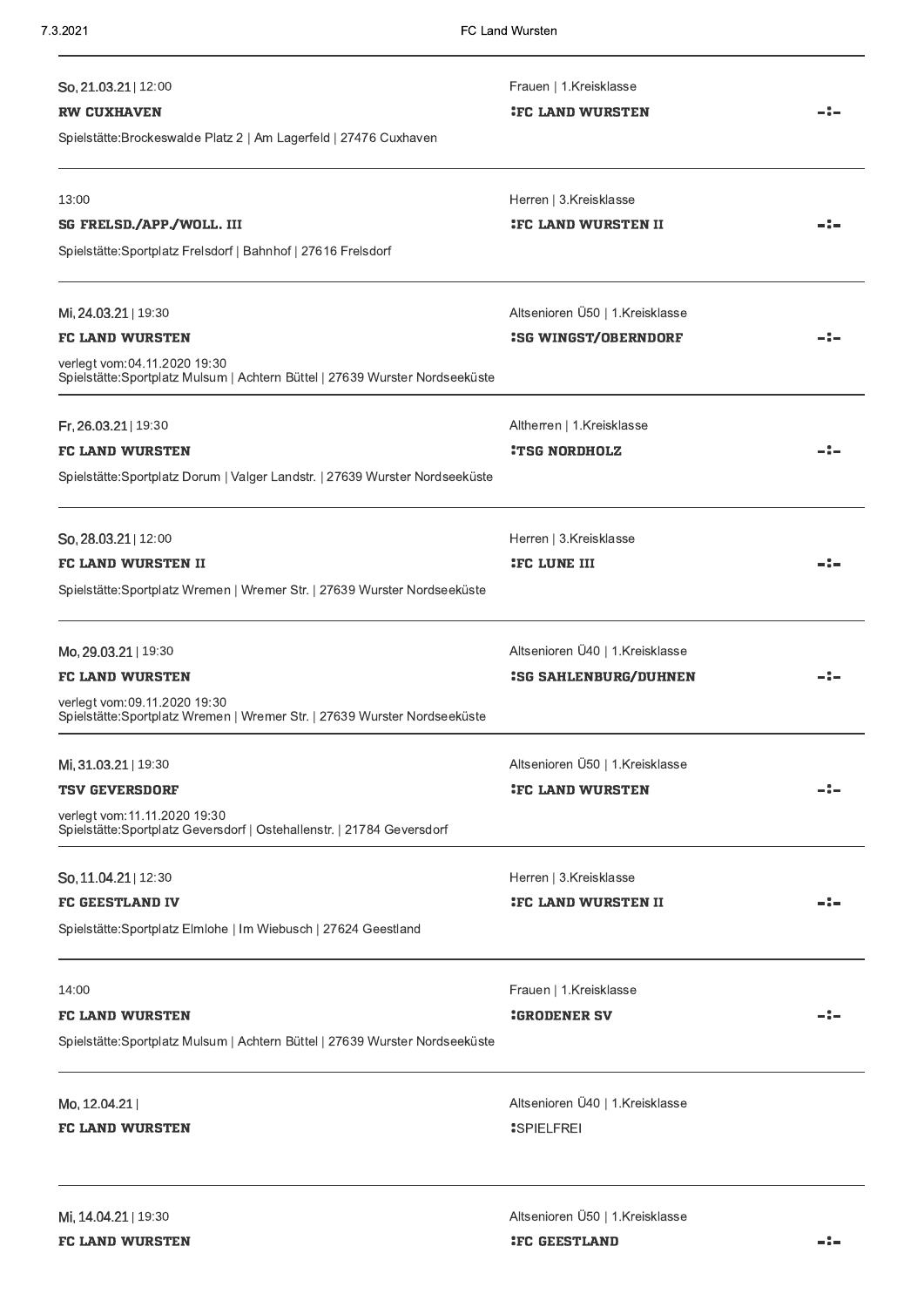Spielstätte:Sportplatz Mulsum | Achtern Büttel | 27639 Wurster Nordseeküste

| Fr, 16.04.21   19:30<br><b>FC LAND WURSTEN</b><br>Spielstätte: Sportplatz Dorum   Valger Landstr.   27639 Wurster Nordseeküste      | Altherren   1.Kreisklasse<br><b>ISG LAND HADELN</b>     |  |
|-------------------------------------------------------------------------------------------------------------------------------------|---------------------------------------------------------|--|
| Sa, 17.04.21   15:30<br><b>JSG WNK U19</b><br>Spielstätte: Sportplatz Dorum   Valger Landstr.   27639 Wurster Nordseeküste          | A-Junioren   Kreisliga<br><b>:JFV BIBER U19</b>         |  |
| 16:00<br><b>JSG ALTES LAND U16</b><br>Spielstätte:Schulzentrum, Flutlicht   Striep 2   21720 Steinkirchen                           | B-Junioren   Landesliga<br><b>:JSG WNK U16</b>          |  |
| 18:00<br><b>VFL WINGST II</b><br>Spielstätte: Sportpl.2 Wingst-Westerhamm   Westerhamm 79   21789 Wingst                            | Frauen   1.Kreisklasse<br><b>IFC LAND WURSTEN</b>       |  |
| So, 18.04.21   12:00<br><b>FC LAND WURSTEN II</b><br>Spielstätte: Sportplatz Wremen   Wremer Str.   27639 Wurster Nordseeküste      | Herren   3.Kreisklasse<br><b>:TSV SIEVERN III</b>       |  |
| Mo, 19.04.21   19:30<br><b>FC LAND WURSTEN</b><br>Spielstätte: Sportplatz Wremen   Wremer Str.   27639 Wurster Nordseeküste         | Altsenioren Ü40   1.Kreisklasse<br><b>:TSG NORDHOLZ</b> |  |
| Mi, 21.04.21<br><b>FC LAND WURSTEN</b>                                                                                              | Altsenioren Ü50   1.Kreisklasse<br><b>SPIELFREI</b>     |  |
| Fr, 23.04.21   19:00<br><b>JFV UNTERWESER U18</b><br>Spielstätte: Sportpl. Düring   Uhlandstr.   27612 Loxstedt                     | A-Junioren   Kreisliga<br><b>:JSG WNK U19</b>           |  |
| 19:30<br><b>SG WEHDEN/DEBSTEDT</b><br>Spielstätte: Waldsportplatz   Hauptstr.   27619 Schiffdorf                                    | Altherren   1.Kreisklasse<br><b>IFC LAND WURSTEN</b>    |  |
| Sa, 24.04.21   14:00<br><b>JSG WNK U16</b><br>Spielstätte: Nordholz Willi-Wicke-Pl.   Mühlenstr. 48   27639 Wurster<br>Nordseeküste | B-Junioren   Landesliga<br><b>:VFL GÜLD STADE (U16)</b> |  |

So, 25.04.21 | 12:30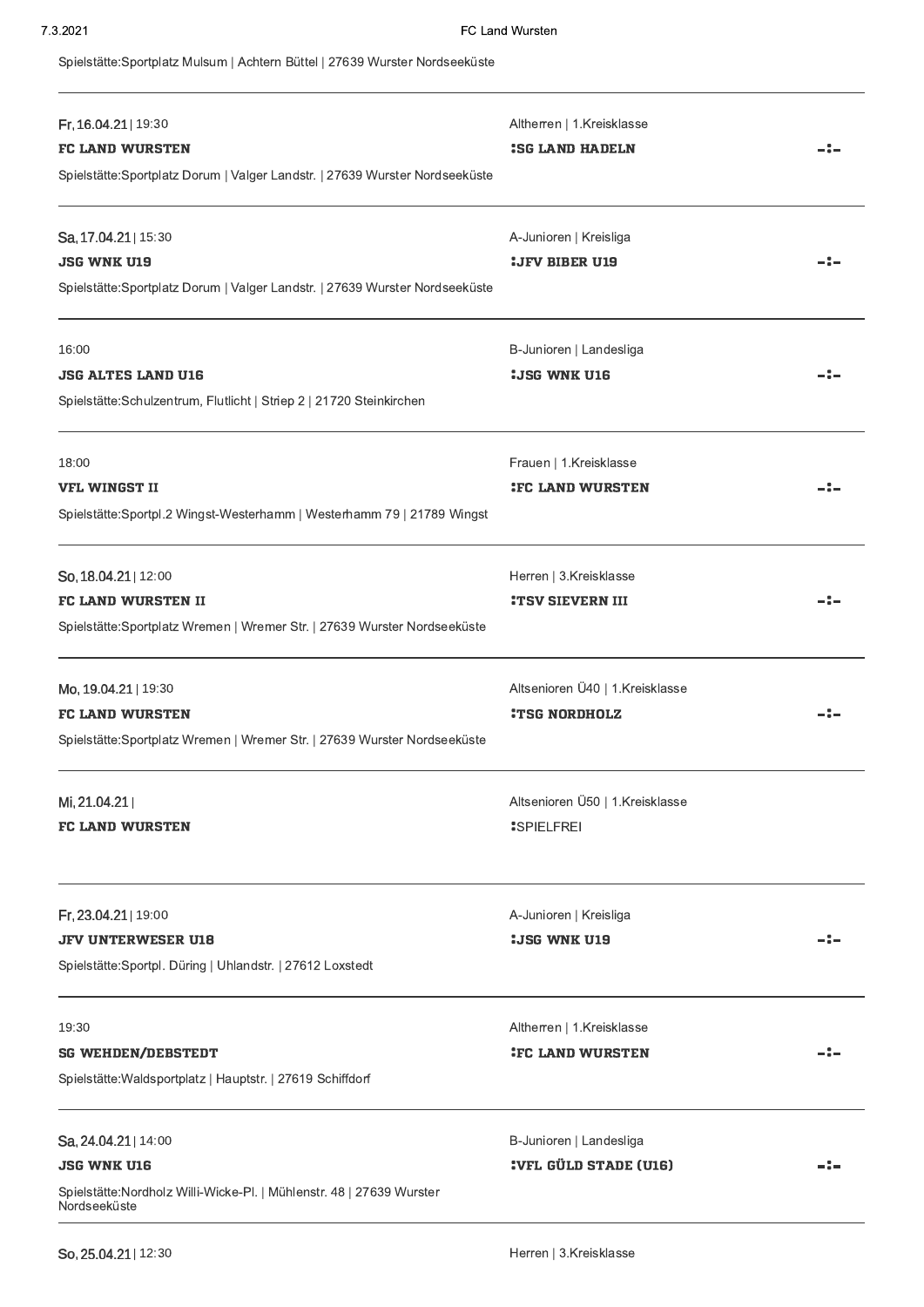| 7.3.2021                                                                                         | FC Land Wursten                                                      |       |
|--------------------------------------------------------------------------------------------------|----------------------------------------------------------------------|-------|
| SG LANDWÜ./L`MOOR/BÜ-N II<br>Spielstätte: Sportplatz Büttel   Zur neuen Lune 01   27612 Loxstedt | <b>IFC LAND WURSTEN II</b>                                           |       |
| 14:00<br><b>FC LAND WURSTEN</b>                                                                  | Frauen   1.Kreisklasse<br>.SG WITTSTEDT/DRIFTSETHE/<br>'BRAMSTEDT II |       |
| Spielstätte: Sportplatz Mulsum   Achtern Büttel   27639 Wurster Nordseeküste                     |                                                                      |       |
| Mo, 26.04.21   19:30                                                                             | Altsenioren Ü40   1.Kreisklasse                                      |       |
| <b>TSV SIEVERN</b>                                                                               | <b>IFC LAND WURSTEN</b>                                              |       |
| Spielstätte: Sievern Platz 1     27607 Sievern                                                   |                                                                      |       |
| Mi, 28.04.21   19:30                                                                             | Altsenioren Ü50   1.Kreisklasse                                      |       |
| <b>TURA HECHTHAUSEN</b>                                                                          | <b>IFC LAND WURSTEN</b>                                              |       |
| Spielstätte: Sportpl. Hechth. Klint   Bornberger Str.   21755 Hechthausen                        |                                                                      |       |
| Do, 29.04.21   19:30                                                                             | Herren   Kreispokal                                                  |       |
| <b>FC LAND WURSTEN II</b>                                                                        | <b>:TSV ALTENWALDE IV</b>                                            |       |
| Spielstätte:Sportplatz Wremen   Wremer Str.   27639 Wurster Nordseeküste                         |                                                                      |       |
| Fr, 30.04.21   19:30                                                                             | Altherren   1.Kreisklasse                                            |       |
| <b>FC LAND WURSTEN</b>                                                                           | <b>:SG SAHLENBURG/DUHNEN</b>                                         | - : - |
| Spielstätte: Sportplatz Dorum   Valger Landstr.   27639 Wurster Nordseeküste                     |                                                                      |       |
| So, 02.05.21   12:00                                                                             | Herren   3.Kreisklasse                                               |       |
| <b>FC LAND WURSTEN II</b>                                                                        | : SV MECKELSTEDT                                                     |       |
| Spielstätte:Sportplatz Wremen   Wremer Str.   27639 Wurster Nordseeküste                         |                                                                      |       |
|                                                                                                  | Frauen   1.Kreisklasse                                               |       |
| <b>FC LAND WURSTEN</b>                                                                           | <b>SPIELFREI</b>                                                     |       |
| Mo, 03.05.21   19:30                                                                             | Altsenioren Ü40   1.Kreisklasse                                      |       |
| <b>FC LAND WURSTEN</b>                                                                           | <b>ISG NEUENWALDE/KREMPEL/HOLSSEL</b>                                |       |
| Spielstätte:Sportplatz Wremen   Wremer Str.   27639 Wurster Nordseeküste                         |                                                                      |       |
| Mi, 05.05.21   19:30                                                                             | Altsenioren Ü50   1.Kreisklasse                                      |       |
| <b>SG WINGST/OBERNDORF</b>                                                                       | <b>:FC LAND WURSTEN</b>                                              |       |
| Spielstätte:Sportpl.1 Wingst-Dobrock   Hasenbeckallee 37   21789 Wingst                          |                                                                      |       |
| Fr, 07.05.21   19:30                                                                             | Altherren   1.Kreisklasse                                            |       |
| <b>TSV SIEVERN</b>                                                                               | <b>IFC LAND WURSTEN</b>                                              |       |
| Spielstätte: Sievern Platz 1     27607 Sievern                                                   |                                                                      |       |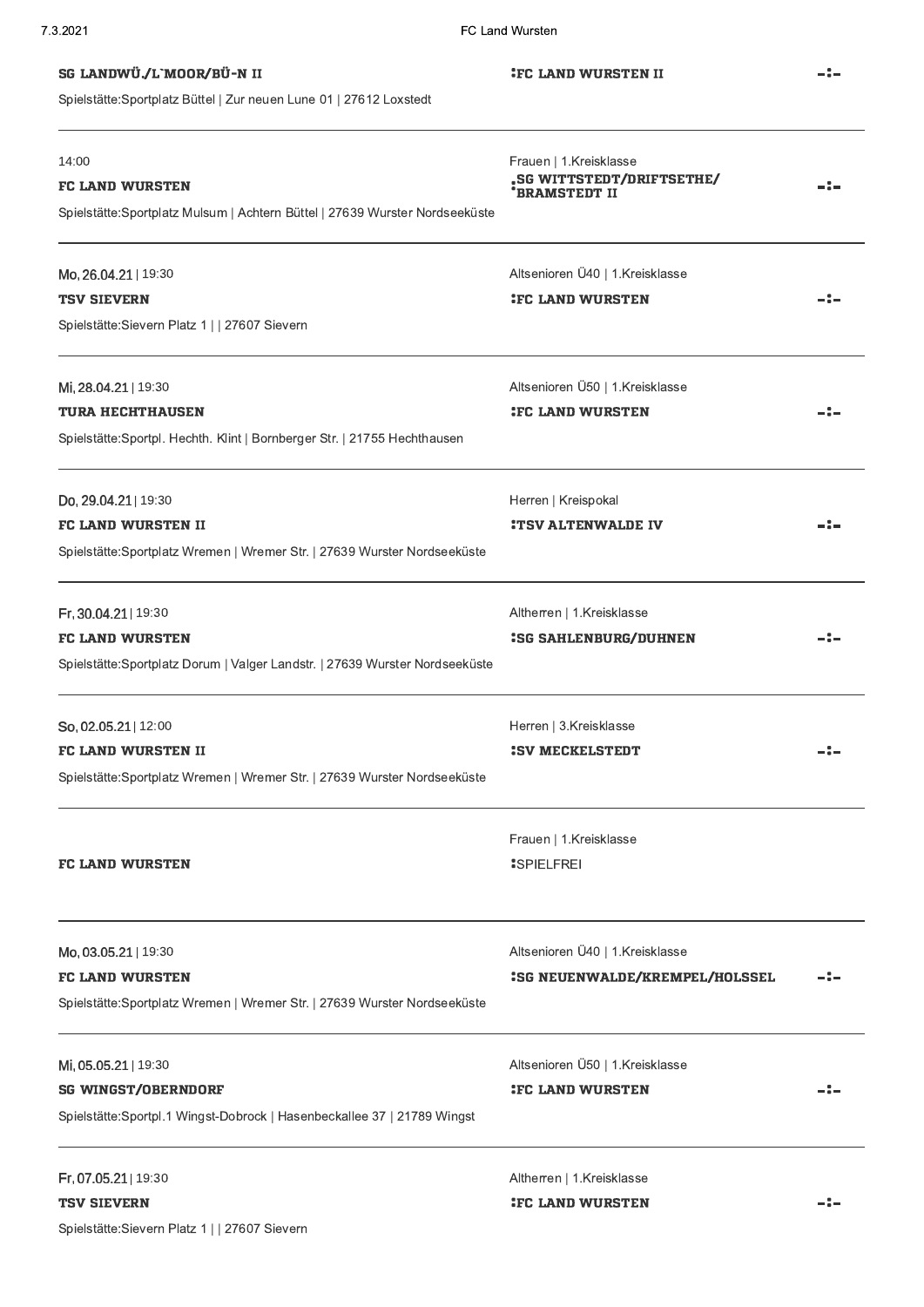| B-Junioren   Landesliga<br><b>:JSG WNK U16</b>                |  |
|---------------------------------------------------------------|--|
| A-Junioren   Kreisliga<br><b>:JSG WNK U19</b>                 |  |
| Herren   3.Kreisklasse<br><b>IFC LAND WURSTEN II</b>          |  |
| Frauen   1.Kreisklasse<br><b>:TSV GERMANIA CADENBERGE</b>     |  |
| Altsenioren Ü40   1.Kreisklasse<br><b>IFC LAND WURSTEN</b>    |  |
| Frauen   1.Kreisklasse<br><b>IFC LAND WURSTEN</b>             |  |
| Herren   3.Kreisklasse<br><b>IEC LAND WURSTEN II</b>          |  |
| Altsenioren Ü40   1.Kreisklasse<br><b>ISG WEHDEN/DEBSTEDT</b> |  |
| Altsenioren Ü50   1.Kreisklasse<br><b>:TSV GEVERSDORF</b>     |  |
| Altherren   1.Kreisklasse<br><b>IFC GEESTLAND</b>             |  |
|                                                               |  |

Altsenioren Ü50 | 1.Kreisklasse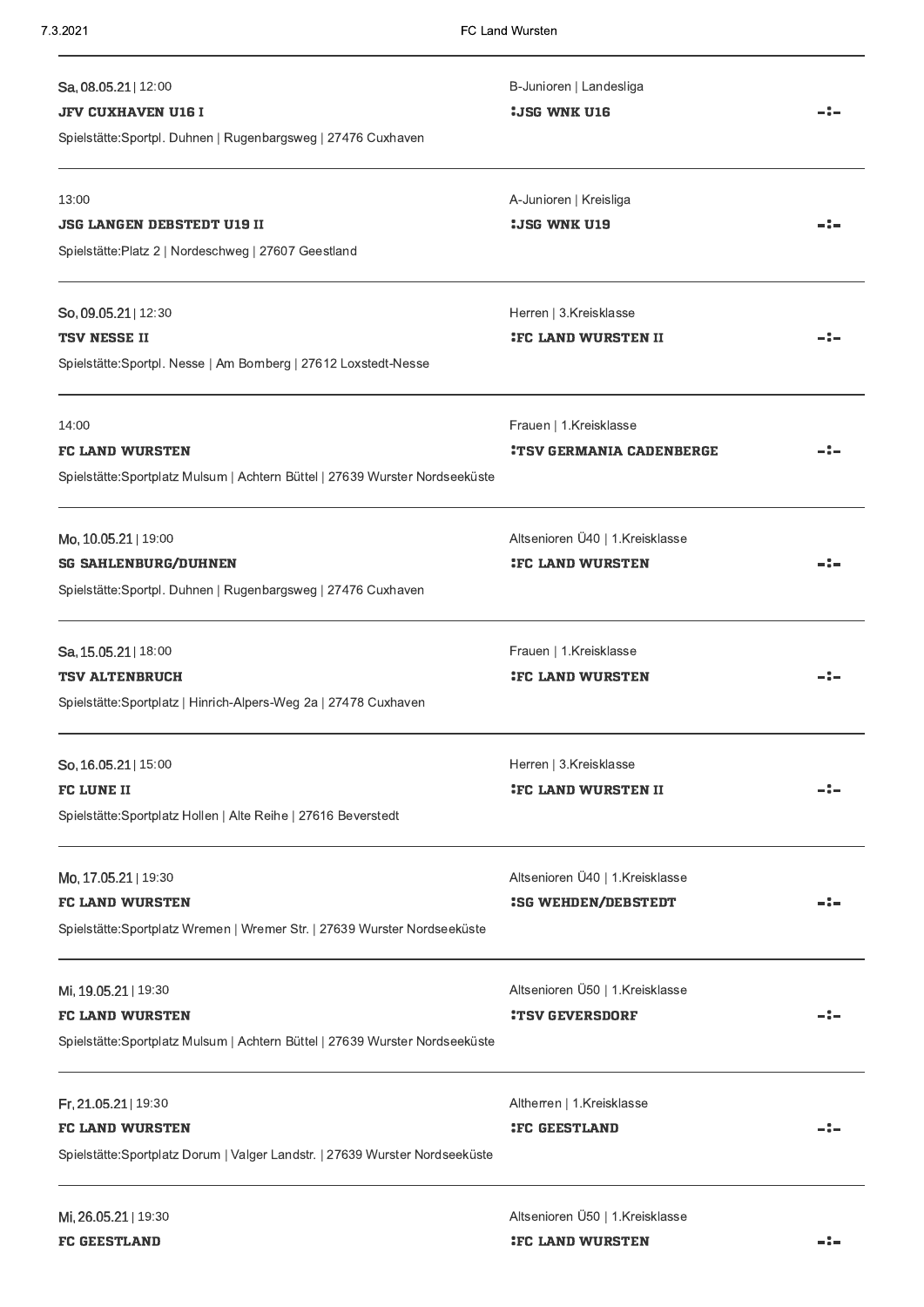Spielstätte: Waldsportplatz | Hauptstr. | 27624 Geestland

| Fr, 28.05.21   19:30<br><b>SG BW STUBBEN</b>                                          | Frauen   1.Kreisklasse<br><b>IFC LAND WURSTEN</b> | -:- |
|---------------------------------------------------------------------------------------|---------------------------------------------------|-----|
| Spielstätte: Sportpl. Stubben   Brunshausener Str.   27616 Beverstedt                 |                                                   |     |
| Sa, 29.05.21   14:00                                                                  | B-Junioren   Landesliga                           |     |
| <b>JSG WNK U16</b>                                                                    | <b>: JSG UNION I U16</b>                          |     |
| Spielstätte: Nordholz Willi-Wicke-Pl.   Mühlenstr. 48   27639 Wurster<br>Nordseeküste |                                                   |     |
| 15:30                                                                                 | A-Junioren   Kreisliga                            |     |
| <b>JSG WNK U19</b>                                                                    | <b>: JSG LANGEN DEBSTEDT U19</b>                  |     |
| Spielstätte: Sportplatz Dorum   Valger Landstr.   27639 Wurster Nordseeküste          |                                                   |     |
| So, 30.05.21   12:00                                                                  | Herren   3.Kreisklasse                            |     |
| <b>FC LAND WURSTEN II</b>                                                             | <b>:TV LANGEN II</b>                              | -:- |
| Spielstätte: Sportplatz Wremen   Wremer Str.   27639 Wurster Nordseeküste             |                                                   |     |
| Mo, 31.05.21   19:30                                                                  | Altsenioren Ü40   1.Kreisklasse                   |     |
| <b>FC LAND WURSTEN</b>                                                                | <b>:GRODENER SV</b>                               |     |
| Spielstätte: Sportplatz Wremen   Wremer Str.   27639 Wurster Nordseeküste             |                                                   |     |
| Mi, 02.06.21   19:30                                                                  | Altsenioren Ü50   1.Kreisklasse                   |     |
| <b>FC LAND WURSTEN</b>                                                                | <b>ISG LAND HADELN</b>                            |     |
| Spielstätte: Sportplatz Mulsum   Achtern Büttel   27639 Wurster Nordseeküste          |                                                   |     |
| $Sa$ , 05.06.21   14:00                                                               | B-Junioren   Landesliga                           |     |
| <b>JFV A/0/B/H/H U16</b>                                                              | <b>:JSG WNK U16</b>                               |     |
| Spielstätte: Am Auetal - Platz 1 (Flutlicht)   Büntweg 5   21702 Ahlerstedt           |                                                   |     |
| So, 06.06.21   14:00                                                                  | Frauen   1.Kreisklasse                            |     |
| <b>FC LAND WURSTEN</b>                                                                | :SG FRELSD./APP.WOLL.                             |     |
| Spielstätte: Sportplatz Mulsum   Achtern Büttel   27639 Wurster Nordseeküste          |                                                   |     |
|                                                                                       | Herren   3.Kreisklasse                            |     |
| <b>FC LAND WURSTEN II</b>                                                             | <b>SPIELFREI</b>                                  |     |
| Mo, 07.06.21                                                                          | Altsenioren Ü40   1.Kreisklasse                   |     |
| <b>FC LAND WURSTEN</b>                                                                | <b>SPIELFREI</b>                                  |     |
|                                                                                       |                                                   |     |